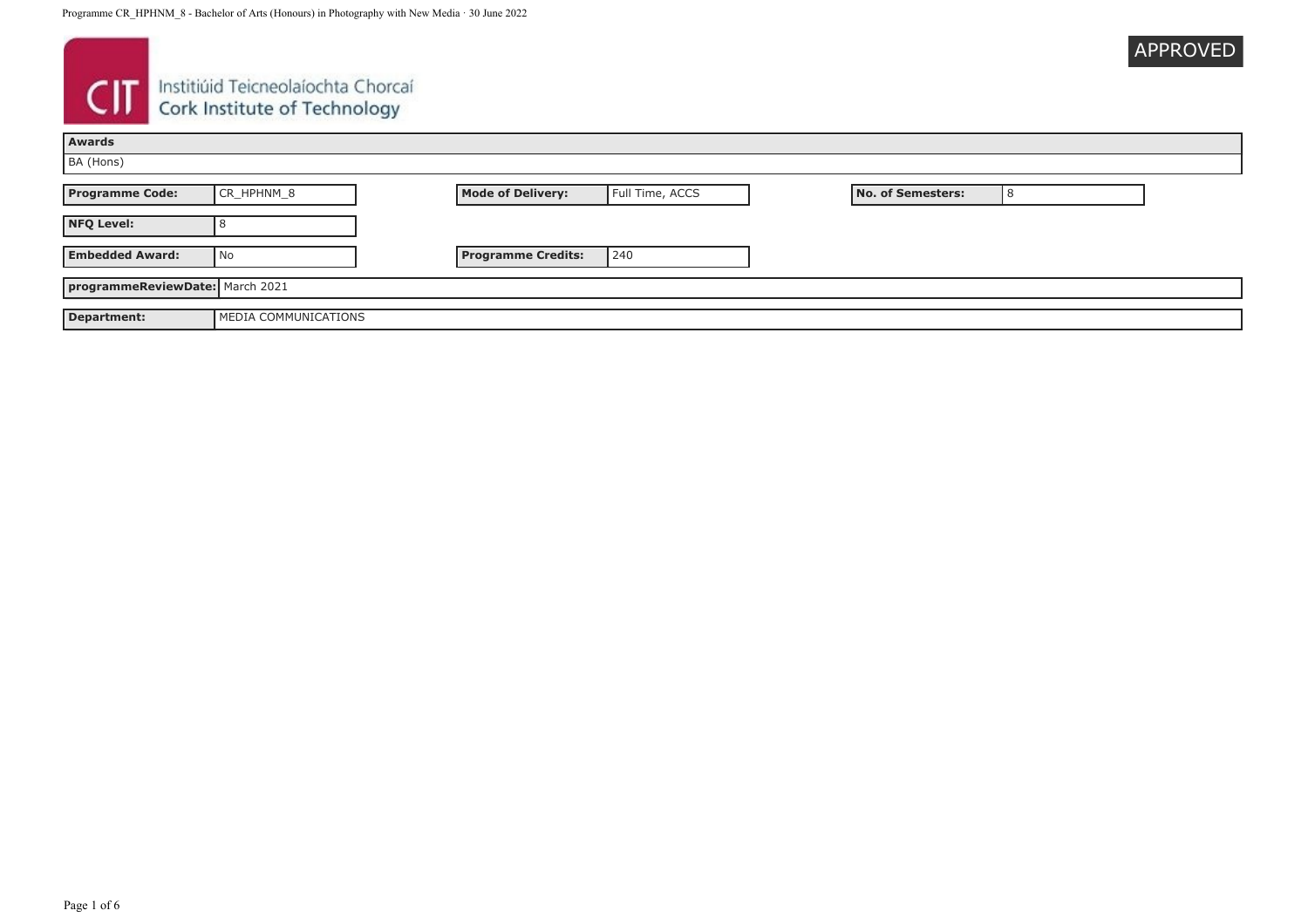# Programme Outcomes

Upon successful completion of this programme the graduate will be able to demonstrate... :

| <b>PO1</b>      |     | Knowledge - Breadth                                                                                                                                                                         |
|-----------------|-----|---------------------------------------------------------------------------------------------------------------------------------------------------------------------------------------------|
|                 | (a) | a specialised and practical knowledge of the scope and range of contemporary, emerging and historical theories and practices in photography and new media.                                  |
| PO2             |     | Knowledge - Kind                                                                                                                                                                            |
|                 | (a) | an ability to critically evaluate current and emerging professional photography and new media practices and a knowledge of the associated moral and ethical issues.                         |
|                 | (b) | an ability to identify and reflect on their own strengths, interests and achievements when working in photography and new media.                                                            |
|                 |     | <b>PO3</b> Skill - Range                                                                                                                                                                    |
|                 | (a) | the flexible and transferable, creative and technical, skills required to work as a competent and confident professional still and moving image-maker.                                      |
| PO <sub>4</sub> |     | Skill - Selectivity                                                                                                                                                                         |
|                 | (a) | an ability to respond creatively and innovatively to assignment briefs through visual research, experimentation and the creative application of practical skills and techniques.            |
|                 | (b) | a capacity to critically evaluate and reflect on their own and others' work and practices.                                                                                                  |
| <b>PO5</b>      |     | Competence - Context                                                                                                                                                                        |
|                 | (a) | an ability to situate their own and other photographic and new media work and professional practices within cultural, historical, technological, industrial, political and social contexts. |
| <b>PO6</b>      |     | Competence - Role                                                                                                                                                                           |
|                 | (a) | effective management skills and an efficient workflow through the stages of pre-production, production and post-production of still and moving images.                                      |
|                 | (b) | an ability to self-motivate, to work alone or to collaborate with others in a production team.                                                                                              |
| PO <sub>7</sub> |     | Competence - Learning to Learn                                                                                                                                                              |
|                 | (a) | an ability to manage their own professional development by consistently researching emerging photographic and new media technologies and changing professional practices within the sector. |
| <b>PO8</b>      |     | Competence - Insight                                                                                                                                                                        |
|                 | (a) | apply reflective self-awareness, self-motivation along with critical and practical skills in response to the creative challenges they encounter within their practice.                      |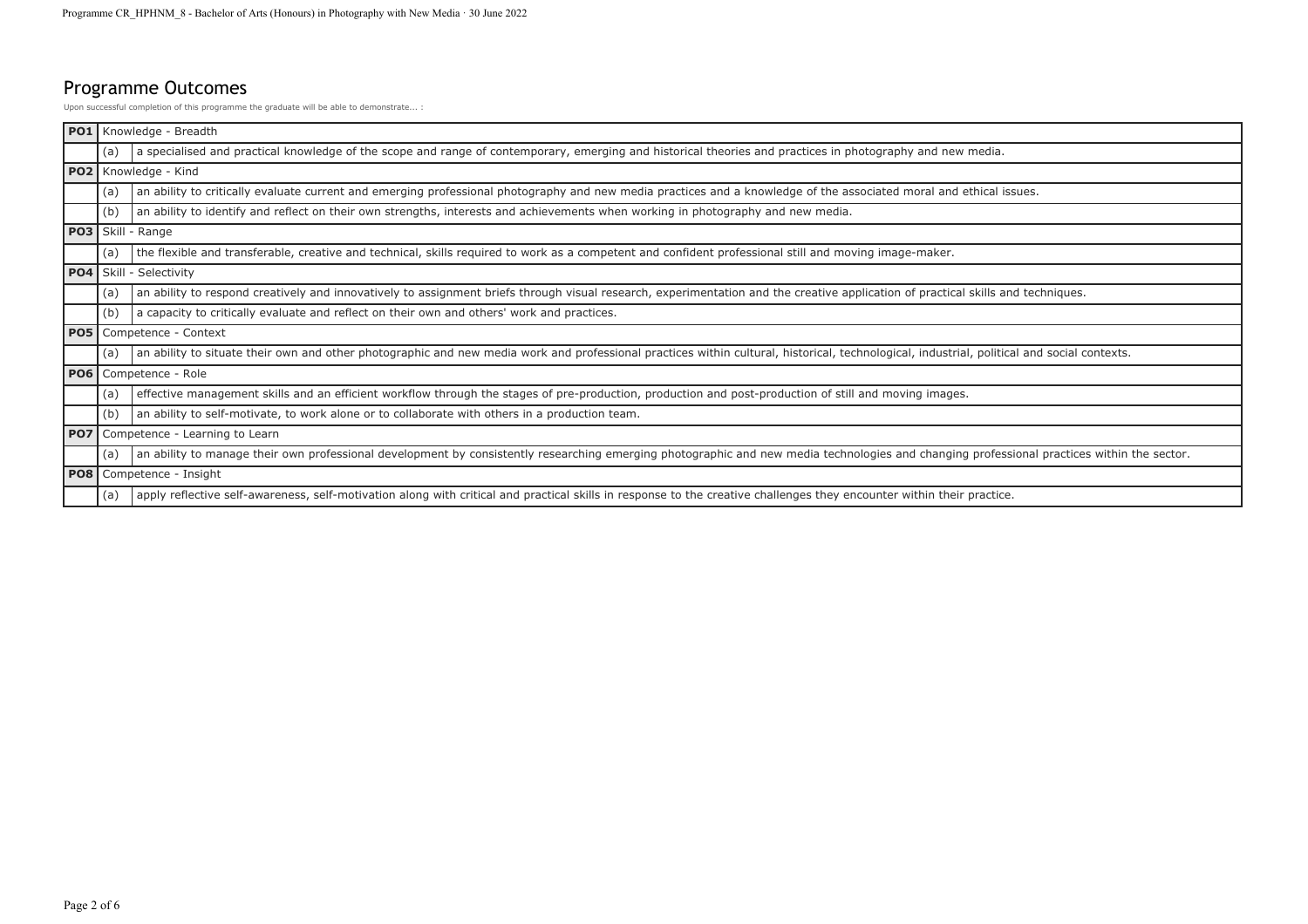# Semester Schedules

#### Stage 1 / Semester 1

| Mandatory      |                                         |  |
|----------------|-----------------------------------------|--|
| Module<br>Code | Module Title                            |  |
|                | ARTS7012   The Moving Image             |  |
|                | ARTS6017 Photography & Image Capture    |  |
|                | CMOD6001 Creativity Innovation&Teamwork |  |
|                | ARTS6025   Visual Literacy              |  |
|                | ARTS6026 Exploring Light                |  |

# Stage 1 / Semester 2

| Mandatory       |                                  |  |
|-----------------|----------------------------------|--|
| Module<br>Code  | Module Title                     |  |
|                 | ARTS6027 Photography Histories   |  |
|                 | ARTS6028 Working with Images     |  |
|                 | ARTS6029 Investigating Place     |  |
| Elective        |                                  |  |
| Module<br>Code  | Module Title                     |  |
|                 | MMED6013 Time Based Media Design |  |
|                 | MMED6006 Eilm Language           |  |
|                 | MMED6001 Animation Principles    |  |
| <b>FREE6001</b> | <b>Free Choice Module</b>        |  |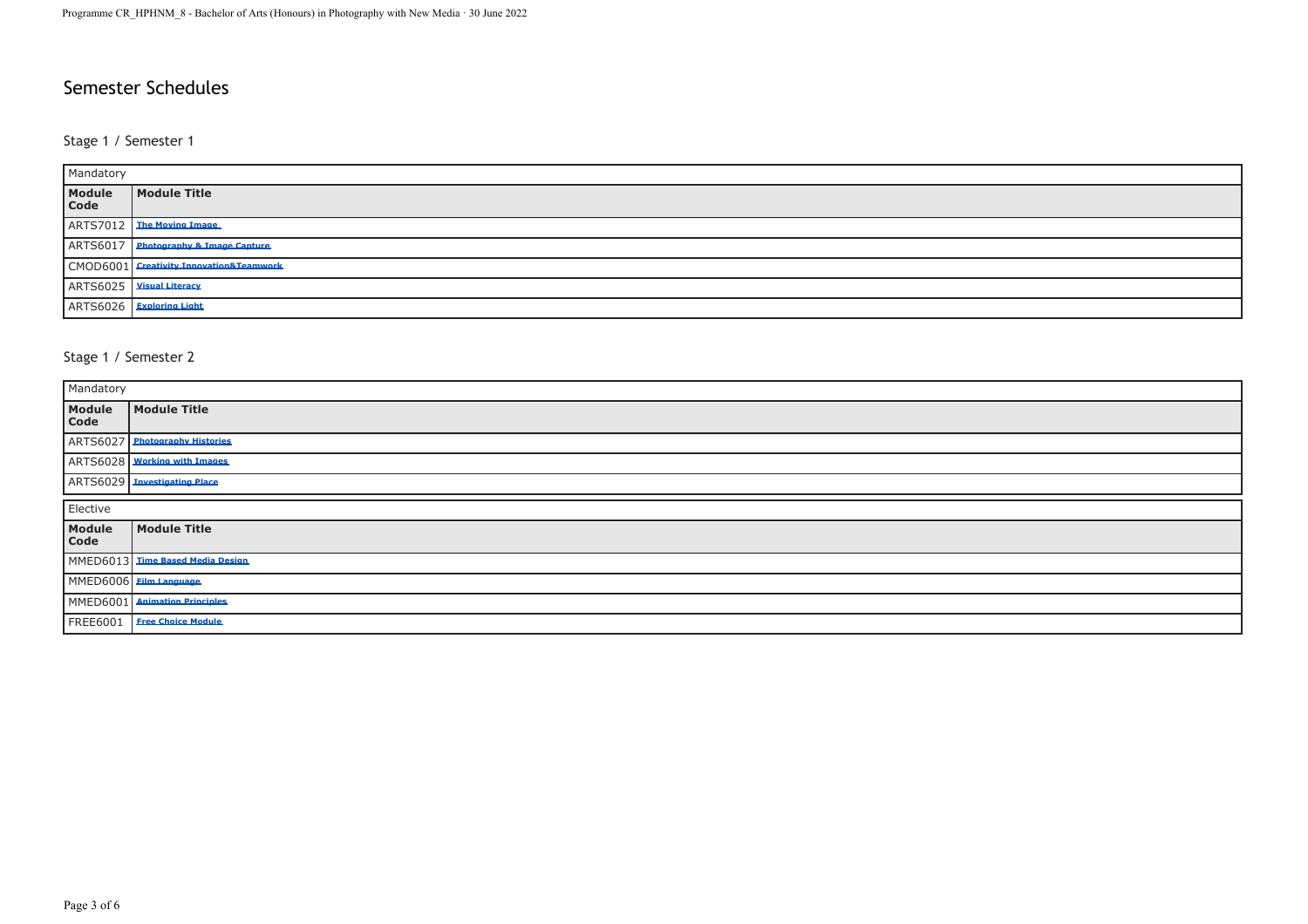# Stage 2 / Semester 1

| Mandatory       |                                         |  |
|-----------------|-----------------------------------------|--|
| Module<br>Code  | Module Title                            |  |
|                 | ARTS7055 Photographic Contexts          |  |
|                 | ARTS7051 Making Moving Images           |  |
|                 | ARTS7052 Controlling Light              |  |
| Elective        |                                         |  |
| Module<br>Code  | <b>Module Title</b>                     |  |
|                 | MMED6021 Cinematography                 |  |
|                 | MMED6020 Applied Animation              |  |
|                 | ARTS7044 Drawing: Exploring Concept     |  |
|                 | MMED7014 Web - Design & Implementations |  |
| <b>FREE6001</b> | <b>Free Choice Module</b>               |  |

#### Stage 2 / Semester 2

| Mandatory             |                                       |  |
|-----------------------|---------------------------------------|--|
| Module<br>Code        | <b>Module Title</b>                   |  |
|                       | ARTS7053 The Business of Photography  |  |
|                       | ARTS7014 Photographic Narrative       |  |
|                       | ARTS7054 Photography & Media Practice |  |
| Elective              |                                       |  |
| Module<br>Code        | Module Title                          |  |
| MMED6018 Storytelling |                                       |  |
| ARTS7045              | <b>Drawing: Exploring Perception</b>  |  |
|                       | ARTS7038 Eine Print: Intaglio         |  |
| <b>FREE6001</b>       | <b>Free Choice Module</b>             |  |
|                       | HOSP7007 Eood, Photography & Styling  |  |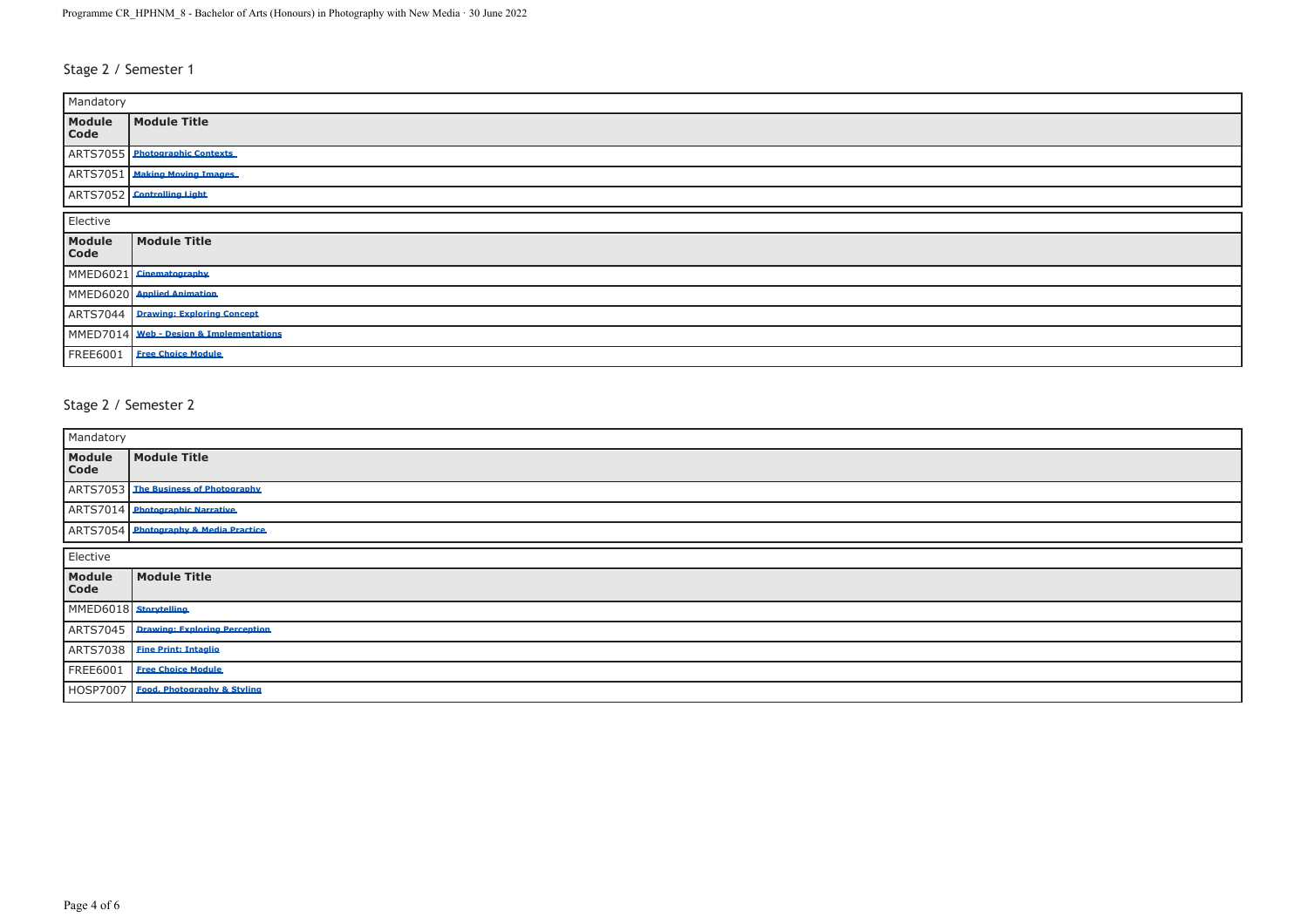# Stage 3 / Semester 1

| Mandatory       |                                      |  |
|-----------------|--------------------------------------|--|
| Module<br>Code  | Module Title                         |  |
|                 | ARTS8053 Photo Placement Preparation |  |
|                 | ARTS8054 Staging for the Camera      |  |
|                 | ARTS8055 Portraying People           |  |
| Elective        |                                      |  |
| Module<br>Code  | Module Title                         |  |
|                 | MMED7005 Ethics & Aesthetics         |  |
|                 | MMED7006 Experimental Video          |  |
| <b>DESI7017</b> | <b>Design - Digital Moving Image</b> |  |
| <b>FREE6001</b> | <b>Free Choice Module</b>            |  |

# Stage 3 / Semester 2

| Mandatory      |              |
|----------------|--------------|
| Module<br>Code | Module Title |
| ARTS805        |              |